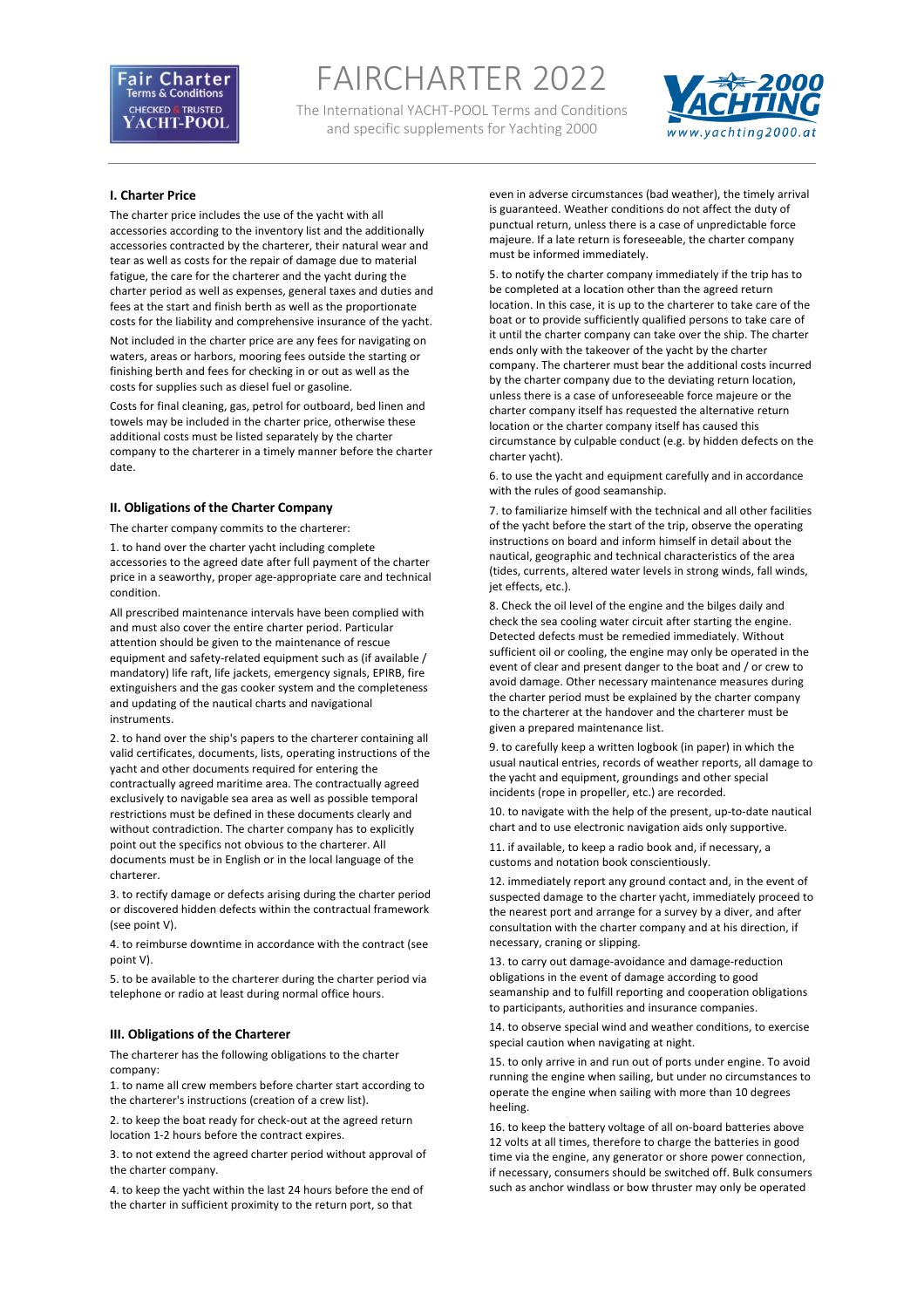The International YACHT-POOL Terms and Conditions and specific supplements for Yachting 2000

if the battery voltage is supported in parallel by the motor, any generator or shore power connection.

17. only to dock up in harbors or moorings in where secure mooring and lying can be ensured over the planned period.

18. to enter the charter yacht only with suitable, clean and nonmarking boat shoes.

19. to provide towage assistance to others only in an emergency, to tow the charter yacht only in an emergency and to use own ropes and lines and then only to cleats, winches or the mast base (never with a bowline-knot), so that the towing can be solved even under pressure and not to agree on towing and recovery costs, unless the helper otherwise refuses to help.

20. to comply with the legal requirements of the countries of stay, to inquire about any necessary licenses or driving rights in advance.

21. to always duly declare inward and outward and to pay harbour fees accordingly.

22. to report theft of the yacht or its accessories immediately to the nearest police station.

#### **23. to report liability damages immediately to the nearest port authority and to keep a confirmation.**

24. not to pass on or re-lease the charter yacht to third parties.

25. not to take on board more persons than permitted or agreed and thus named in the crew list.

26. make no changes to the ship and equipment, unless this serves to ward off imminent damage or has been agreed in advance with the charter company.

27. not to carry animals, undeclared dutiable goods or dangerous goods or materials, not to participate in regattas or to use the yacht for commercial purposes (e.g., for training purposes, goods or passenger transport) without the prior written consent of the charter company.

28. not to leave the save and sheltered port or berth if a recognized or general weather forecast indicates that the wind speed in the sea area concerned is 7 Bft or more for the period planned for the next leg. Only if it is clearly to be feared that the previously protected harbor or berth is at risk of being threatened due to unexpected weather changes, the nearest protected harbor or berth is to be approached.

29. The contractually agreed sea area (see point II 2) may only be left with the express consent of the charter company. The charter company has the right to further limit this sea area in case of uncertain or unusual navigation conditions, in terms of space or time (for example, to pronounce a nocturnal navigation ban).

30. The charterer or skipper is responsible for the management of the yacht and is liable to the charter company or insurer for damages resulting from the disregard of the required rules of conduct. Within the scope of this contract, the crew members are vicarious agents of the charterer and / or skipper.

# **IV. Driver's Licenses, Certificates of Competence**

The charterer may either be the skipper of the chartered yacht or may designate a crew member of his choice as a skipper.

The skipper has to prove to the charter company the possession of the driving licenses and certificates of competency necessary to guide the yacht in the entire contractually stipulated sea area. Furthermore, the charterer assures that the skipper has all necessary nautical, navigational and maritime knowledge and experience to safely manage the chartered yacht under sails and / or engine as specified in point III taking into account the responsibility for crew and material.

The charter company is entitled to check the skipper's ability to navigate before handing over the charter yacht. For this purpose, he can demand proof of the previous experience of the skipper prior to the conclusion of the contract and can have the skipper show the licenses or driving licenses required to navigate the yacht in the agreed class and area of navigation. In the case of obvious inability to qualify for the safe management of the charter yacht and crew, the charter company may provide or arrange for the charterer to hire a skipper at his cost. If this is not possible or if the charterer does not agree with this, the charter company may refuse to hand over the yacht; In this case, the charter price paid will only be repaid on successful chartering at the originally agreed charter price. If further chartering is only possible at a lower price, the charter company is entitled to the corresponding difference.

# **V. Impairment of Performance (Charter Contract) 1. Rights of the Charterer:**

a) If the charter company does not make the charter yacht available at the latest 4 hours after the contractually agreed date and time, the charterer is entitled to a proportional reduction in the charter price for the downtime per day started.

The same applies mutatis mutandis during the charter period in the event of damage or defects occurring independently of the fault of the charter company, unless these were caused culpably by the charterer himself. The charterer has to accept a restriction of use of the yacht of up to 4 h without refund for each damage event. A restriction of use exists from the time from which the charterer is considerably restricted in the use of the yacht due to a defect and / or a repair. A reasonable change to the planned itinerary (to allow for repair) and / or repair during normal harbor dock times is not a use restriction.

The charterer may also withdraw from the contract, subject to full refund of the payments made, if more than 24 hours have elapsed since the agreed delivery date; this period is extended to 48 hours for a charter period of at least 10 days.

The charter company is entitled to provide a reasonable, equivalent to the needs of the charterer and objectively equivalent replacement yacht.

If it is already clear prior to the charter that the boat will not be available and can be handed over at the latest 4 hours after the contractually agreed date, the charterer has the right to withdraw from the contract before the start of the charter with full refund of the payments made.

b) In the event of negative deviations of the charter yacht, its equipment or accessories from the contractually agreed condition (defects), the charterer is entitled to a reasonable reduction of the charter price. To rescind he is only entitled if the charter yacht is thereby impaired in its seaworthiness or if navigating correctly using standard navigation methods is significantly more difficult and thus not only increase the risks to the safety of the boat and crew insignificant.

The charterer must assert a reduction and withdrawal by a written declaration to the charter company and justify accordingly.

c) If the charter company is not responsible for the impairment of performance, there are no further claims of the charterer against the charter company with regard to an exemption for consequential damages (e.g. travel / accommodation costs). In this case, however, the charter company assigns any claims for damages against third parties to the charterer. The charter company must inform the charterer comprehensively and immediately about such occurrences and the possible consequences.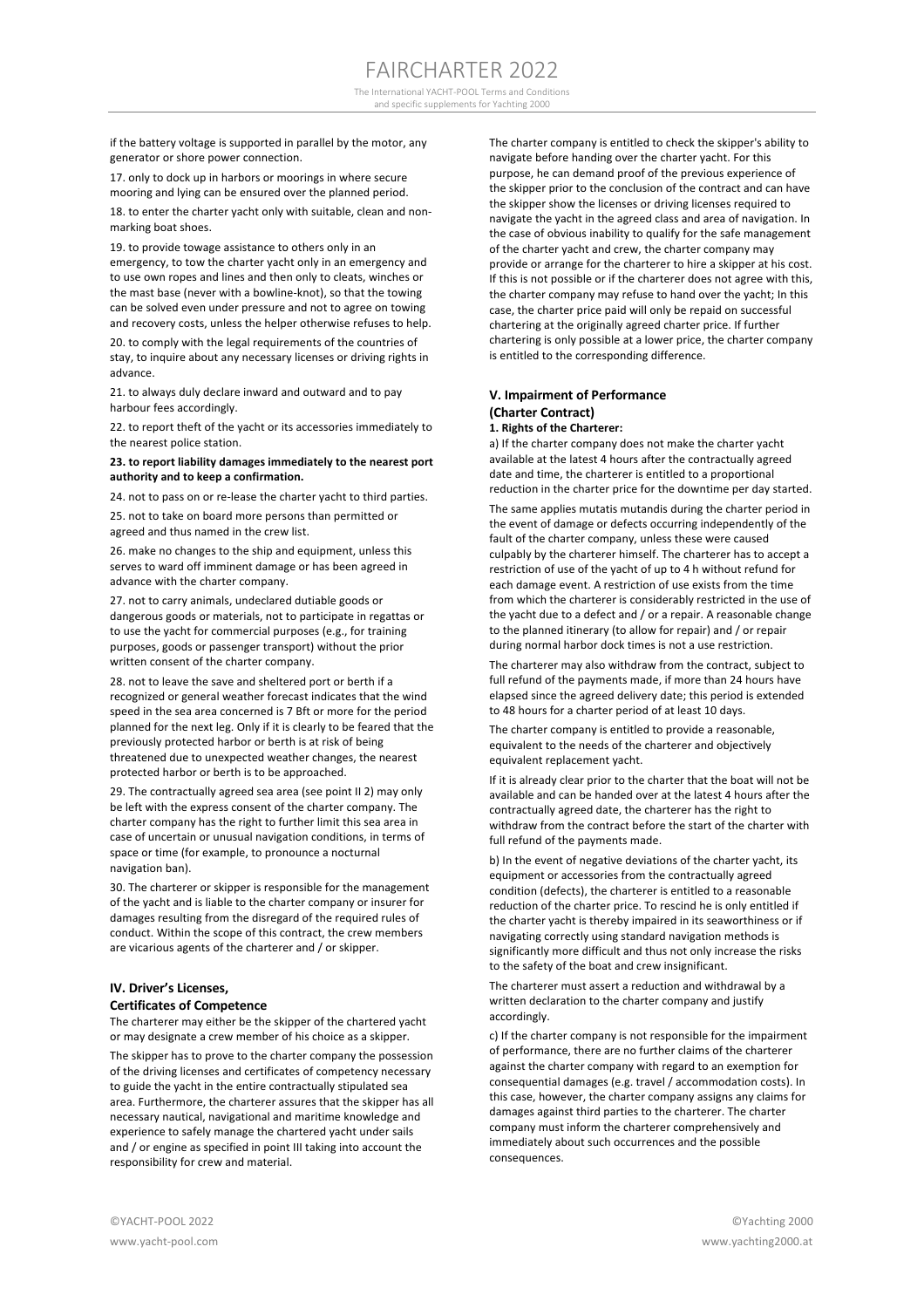#### **2. Rights of the Charter Company:**

a) Delayed return: If the yacht is not returned within 2 hours after the contractually agreed time by the fault of the charterer, the charter company may require the pro rata payment of the charter price per day started.

In addition, the charter company may blame the charterer for any economic damage the delayed return incurs (such as the cost of additional personnel to be ordered or held or failure or partial cancellation of subsequent charter).

b) Different place of return: If the return of the yacht does not happen at the agreed place of return by the fault of the charterer, the charter company can blame the charterer for compensation for all economic damages incurred thereby (e.g. the cost of taking over at another location or costs for the return of the yacht on water or on land).

c) Weather conditions do not affect the charterer's duty to return the yacht in accordance with the contract, unless there is a case of unpredictable force majeure (see also point III.4). Both in the case of late return and if the place of return is different, the charter company has the obligation to minimize the financial loss and to provide the charterer with proof that the required costs have actually been incurred. The charterer can provide evidence that no or less damage has occurred.

# **VI. Cancellation Conditions**

If the charterer withdraws from the charter contract, except for the reasons stated under subparagraphs V 1a) and 1b), the contractually agreed cancellation costs shall apply in relation to the pure charter price. For services, which are also omitted by the abolition of the charter, no cancellation costs will be charged, such as final cleaning, deposit, bed linen, special equipment.

If the charterer can not start the trip, he must immediately notify the charter company in writing, whereby the time of the corresponding access of the charter company is relevant. If a replacement charter succeeds under the same conditions, the charterer will get back the payments made so far, minus a handling fee of € 150.-. The charterer can only provide a suitable replacement charterer with the agreement and written consent of the charter company, who will take over the contract. In the case of a replacement charter for discounts or for a shorter period of time, the respective difference plus the handling fee shall be charged to the charterer. If different delivery and return ports or foreign ports have been contractually agreed, the compensation will increase by 20% each. The charterer can withdraw from the contract if the costs incurred are not paid on time and expressly reserves the right to assert further claims for damages due to non-fulfillment of the contract. In all other cases, the charter company is entitled to the contractually agreed charter price.

**The conclusion of a charter cancellation insurance, with special coverage of charter-typical risks (skipper's failure leads to the cancellation of the entire trip) is therefore strongly recommended.** 

# **VII. Terms of Payment**

The payment of the charter price is made as agreed in the contract in partial payments or as a total payment.

If the agreed payments are not made on time, the charter company is entitled after fruitless reminder to withdraw from the charter contract and to charter the yacht elsewhere.

The charterer has to replace loss amounts. The contract becomes valid if a signed copy of the contract is submitted to the charter company or the agent within 10 days of the date of issue.

The full payment of the charter fee to the charter company and the contractual provision of the chartered yacht is confirmed to the charterer by sending a "boat pass".

# **VIII. Handing Over of the Charter Yacht**

The charterer takes over the yacht at his own responsibility. The charter company or its representative hands over the charter yacht ready to sail and otherwise in perfect condition to the charterer, cleaned inside and outside, with connected gas bottle and reserve bottle and full fuel tank. The state of the vessel, all technical functions (especially sails, lights and engines) and the completeness of accessories and inventory are thoroughly checked by means of a list of equipment and a checklist by both contractors as part of a briefing. The charter company guarantees that the yacht and its equipment meet the requirements of the laws and regulations applicable in the agreed charter area.

He will make the charterer check the navigational equipment and the nautical auxiliary material such as nautical charts, manuals, compass, chartplotter, echosounder, log, radio finder aware that despite careful and conscientious maintenance and control malfunctions, inaccuracies and changes may occur and instructs the charterer on its cooperative duty to regularly check navigation devices and nautical auxiliary material during the charter period. For the reliability and accuracy of electronic navigation aids, the charter company can not take responsibility.

The seaworthiness of charter yacht and equipment is subsequently confirmed by both parties before being handed over by signing the contract. After this time, objections can no longer be successfully asserted. This does not apply if and to the extent that there were hidden defects at the time of delivery, even if the charter company is not at fault here. The charterer may only refuse a takeover of the yacht, if the seaworthiness is significantly reduced, not with only insignificant deviations or defects. The right of the charterer to a reduction (see paragraph V 1) remains unaffected.

When taking over the yacht with the ship's papers (see paragraph II 2), the charter company must provide proof that the yacht is under liability insurance and comprehensive insurance in accordance with the charter contract and that the premium has been paid.

## **IX. Return of the Charter Yacht**

The charterer hands the charter yacht to the charter company or his representative ready to sail, in a state stowed according to the checklist, cleaned inside and outside (unless otherwise agreed), with connected gas bottle and reserve bottle and full fuel tank. The charter company is entitled to replace used and not replenished material (such as fuel) at the charterer's expense and to calculate the costs for it at a flat rate.

The charter company is entitled to have the insufficient cleaning carried out at the charterer's expense, unless it has been contractually agreed that the charter company must carry out the cleaning.

Both parties jointly review the boats condition and the completeness of the equipment. Already in case of suspected damage to the yacht, the charterer must notify the charter company and immediately report lost, damaged or no longer functional equipment upon return. Both the charterer and the charter company create a list of shortcomings and losses

and then use this and the checklist to set up a protocol which is binding after being signed by both parties.

If the charter company refuses to write down an acceptance report or if it does not carry out the return procedure within 2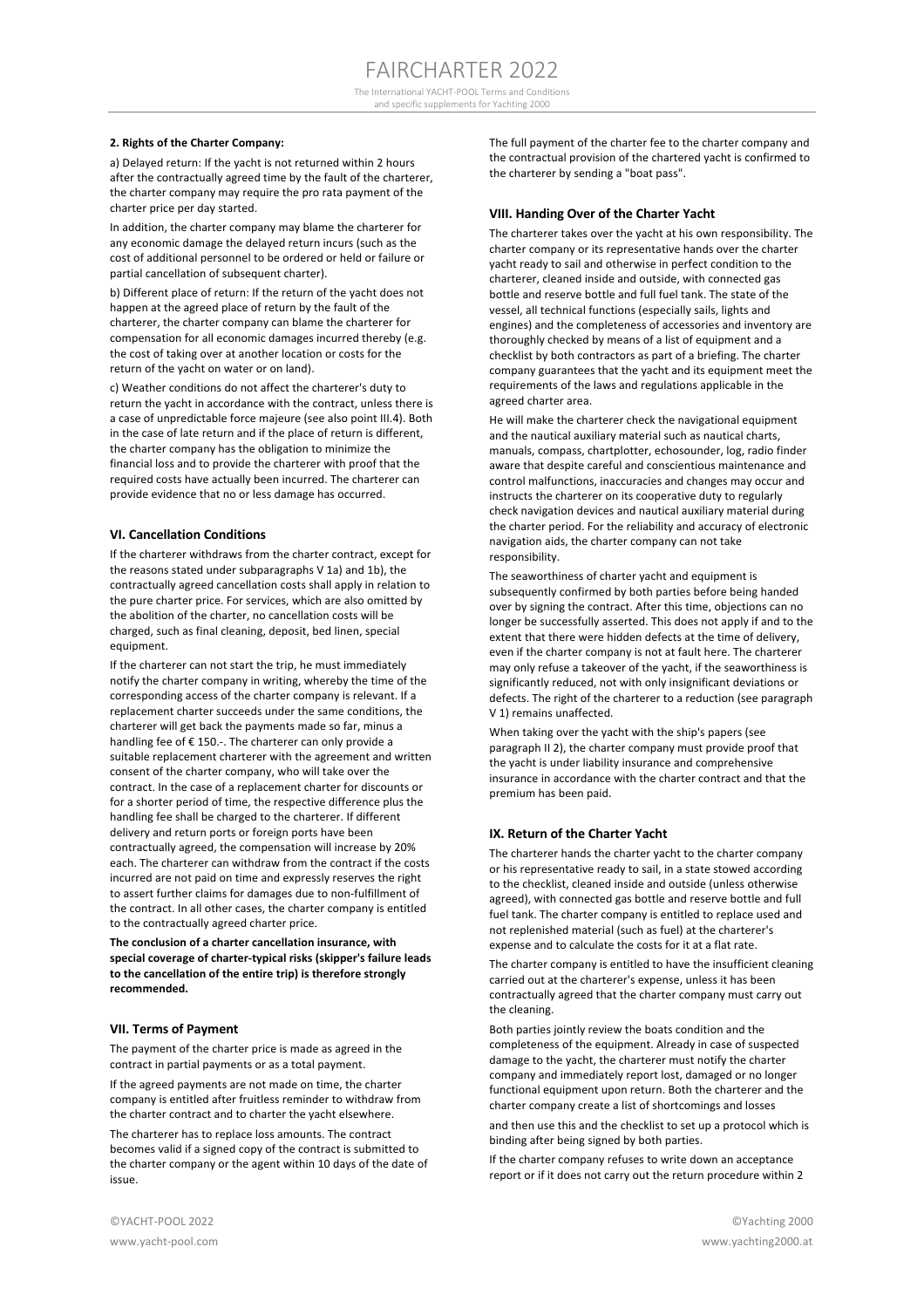The International YACHT-POOL Terms and Conditions and specific supplements for Yachting 2000

hours after the agreed return date, the yacht is deemed to have been handed over without defects. After this time, objections can no longer be successfully asserted.

This does not apply if and to the extent that there were hidden defects upon return, the existence of which the charterer is responsible for as a result of intentional or grossly negligent acts. In particular, the charter company is not entitled to withhold the deposit for subsequently determined damages.

The sort, extent and amount of damage, which only can be repaired at a later date and possibly after further use of the charter yacht, must be documented in detail and binding on both parties.

## **X. Damages**

Damages of all kinds and their consequences, collisions, accidents, no maneuverability, breakdowns, confiscation of the yacht or other special occurrences must be reported by the charterer to the charter company immediately. The charterer must be reachable in case of damage for instructions or questions by radio or telephone.

Damages based on normal wear or material fatigue can be remedied by the charterer up to an amount of € 150.- without consultation and will be refunded to the charterer under receipt from the charter company. For expenses exceeding this amount, the charterer informs the charter company, in case of emergency or in case of imminent danger, commissioning, documenting and supervising the repairs in consultation with the latter and, if necessary, financially submitting the bill.

Replaced parts must be kept. The charterer has to do everything that reduces the damage and its consequences (e.g. failure of the yacht).

If damage can not be remedied at the current berth, the charterer may be obliged, at the request of the charter company, to resort to another reasonable port or berth to carry out the repair or to return to the contractually agreed place of return of the yacht earlier (preferably 24 hours before delivery), if this is acceptable and reasonable according to the circumstances.

The right of the charterer to a reduction (see paragraph V 1) remains unaffected.

# **XI. Liability of the Charterer**

The charterer is liable for all damage caused by himself or his crew to third parties and the charter yacht, their equipment or accessories, especially for such damages due to incorrect operation or poor maintenance (if and as task of the charterer) of the respective aggregates on board.

In case of force majeure, the charterer shall only be liable if and insofar as the risk was culpably increased by the skipper and / or crew (for example, sailing in the event of a storm warning).

Costs for the repair of property damage to the chartered yacht or equipment culpably caused by the charterer or the crew shall only be borne by the charterer up to the amount of his deposit (see XIV).

In the case of intent or gross negligence, he is also liable for claims by the hull insurer (recourse).

If and to the extent that he is at fault, the charterer shall also be liable for all consequential and default losses (for example, in case of seizure), pursuant to the legal regulations of the respective country.

In the latter two cases, the liability of the charterer is not limited to the amount of the deposit and may even exceed the value of the charter yacht due to additional costs.

# **Therefore, the conclusion of a skipper liability insurance covering this risk is strongly recommended.**

The charterer shall not be liable for any impairment caused by ordinary wear or tear (such as detaching seams on sails) or damage for which the charterer and his crew are not at fault.

If the charter company provides a professional skipper, he is responsible for the yacht's management and is liable for damage caused solely by him, but not for damage caused by the charterer and / or the crew.

For intentional or grossly negligent conduct of the charterer or his crew, for which the charter company is held liable by third parties, without any form of even (co) fault of the charter company, the charterer keeps the charter company, free of all costs and legal proceedings of all private and criminal consequences at home and abroad. Several charterers are jointly and severally liable.

The charterer is fully liable for any damage that is causally related to knowingly false information about the ability to navigate.

# **XII. Liability of the Charter Company**

Based on the charter contract, the charter company is liable for loss or damage to the property of the charterer or the crew, as well as for accidents, only if the charter company acted in gross negligence or willful misconduct but never in case of force majeure.

The charter company is liable for damages caused by inaccuracies, alterations or errors in the provided nautical material (such as charts, manuals, compass, radio direction finder, etc.) only if it does not explicitly inform the charterer or responsible skipper of the yacht about the possibility of errors or deviations.

However, claims for damages resulting from injury to life, body or health based on an intentional or negligent breach of duty and for other damages based on a willful or grossly negligent breach of duty by the charter company shall remain unaffected by all agreements.

## **XIII. Insurance of the Charter Yacht**

For the charter yacht a comprehensive insurance for property damage to boat and equipment is concluded. In addition, a boats liability insurance (without deductible) with a lump sum for personal injury and property damage is existent. The coverage of the boat's liability insurance is at least one million euros or dollars, depending on the currency of the policy.

Losses caused by accidents on board, damage to the goods carried by the charterer and the crew, as well as intentional or grossly negligent damage are not covered by the comprehensive insurance, so that in principle not the charterer, but the responsible person (cost-by-cause) is liable for the fault.

The existence of a comprehensive insurance does not mean indemnity of the charterer by the charter company for damages that the comprehensive insurance company on the basis of intent, gross negligence or disregard of the provisions of the charter contract (for example, leaving the agreed sailing area) does not assume or in respect of which the hull insurer can take recourse.

# **XIV. Deposit**

The charterer pays - unless otherwise agreed - a deposit in accordance with the charter contract. The deposit must be paid at the latest when the yacht is handed over in cash, by credit card or in advance by bank transfer.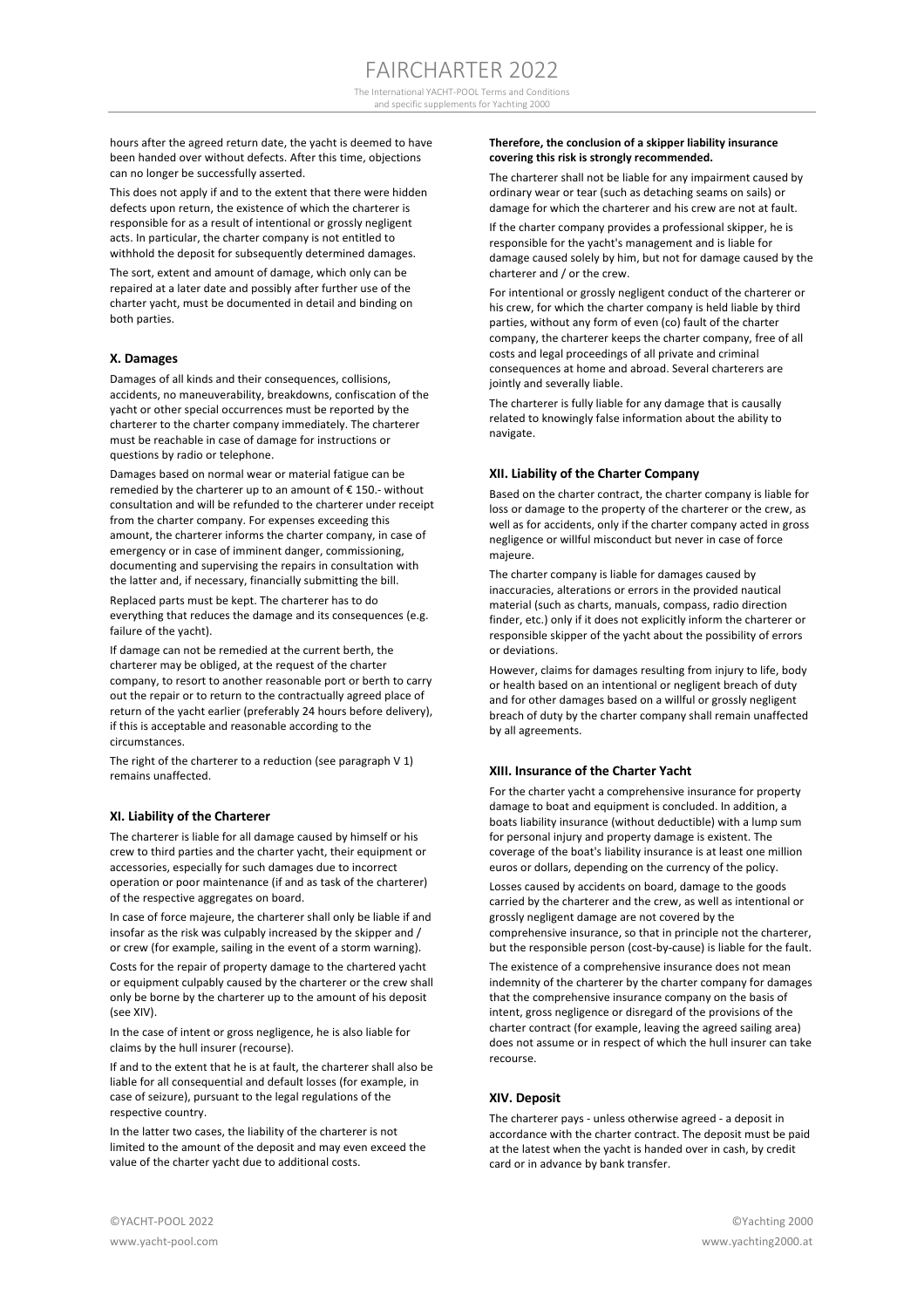The International YACHT-POOL Terms and Conditions and specific supplements for Yachting 2000

Per sailing cruise, the charterer is liable up to this amount, for damages to the chartered yacht and its accessories, lost equipment and theft, if the loss was caused by the charterer or the crew.

At the return of the yacht and damage-free course of the charter the deposit is immediately due for repayment.

If a possible repair can or should only be made at a later date and if it can be foreseen that the expenses will amount to less than half of the deposit, then at least half the share is due for repayment immediately.

# **XV. Further Agreements, Generals, References 1) Legal Classification / Liability of parties (Charter Agency / Charter Company / Charterer):**

If the charter contract is concluded via a charter agency, it acts as an intermediary between the charterer and the charter company. A liability of the mediating agency takes place exclusively within the scope of the tasks and responsibility of a mediator from the contractual relationship existing with the charterer.

In this contract, as well as in any future contract amendments and unilateral declarations of the charterer to the charter company the agent acts as authorized representative on behalf and on account of the charter company and is entitled to collect payments.

# **2) Price List, Deviations, Modifications**

If there are any doubts or ambiguities, the prices apply in accordance with the current price list of the charter company. In the event that taxes, fees or charges, which are included in the charter price by law, increase or decrease, without the parties have any influence, charter company and charterer agree to a corresponding adjustment of the contract.

#### **3) Deviating Charter Contracts / Secondary Contracts to be signed on spot**

Due to regulations in the country of the charter company, the charterer may need to have a charter contract on board, which is written in the language of the host country.

If the national secondary agreement deviates in content from this contract and its "International T & C of the YACHT- POOL FairCharter-Contract", it is agreed between the charter company and the charterer that only this contract applies between them according to its "International T & C of the YACHT-POOL FairCharter-Contract".

Charterer and charter company, in agreement with the agent (charter agency), declare that a national secondary contract signed between charter company and charterer has no effect on and against the agent.

## **4) GPS-Tracking of the Charter Yacht**

The charterer agrees that the boat's location can be recorded by means of electronic systems ("tracking") and transmitted to the charter company and in the event of damage to the insurer. The privacy policy of the charter company applies.

**XVI. Concluding Provisions (applicable law, severability clause)** The chartering takes place according to the legislation existing in the charter area.

Verbal promises or side agreements are only valid for both parties after written confirmation.

Should any provision of this contract be or become invalid in whole or in part, this shall not affect the validity of the remaining provisions. In place of the invalid provision, a provision shall be deemed to have been agreed which comes closest to the economic purpose of the parties. The same applies in the case of a contractual gap.